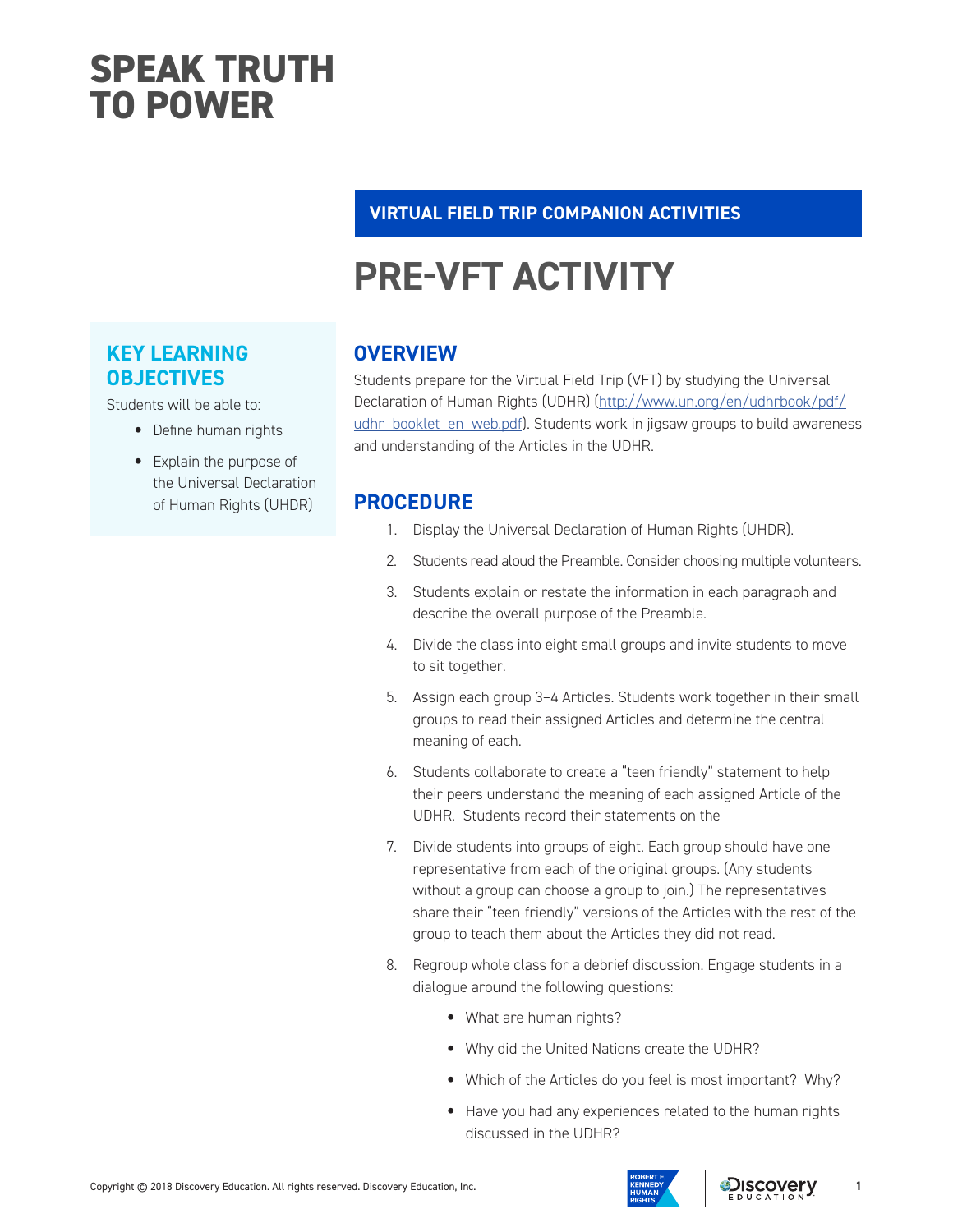#### **VOCABULARY**

The following terms are found in the UDHR:

- **Universal**—of, affecting, or done by all people or things in the world or in a particular group; applicable to all cases.
- **Declaration**—a formal or explicit statement or announcement.
- **Inherent**—a permanent or essential part of something
- **Tyranny**—cruel and oppressive government or rule
- **Progressive**—happening or developing in steps
- **Endowed**—provided with a quality, ability, or asset
- **Sovereignty**—the authority of a state to govern itself or another state
- **Incitement**—urging someone to behave illegally or unlawfully
- **Tribunal**—court of justice
- **Manifest**—to display or show
- **Remuneration**—money paid for work or service

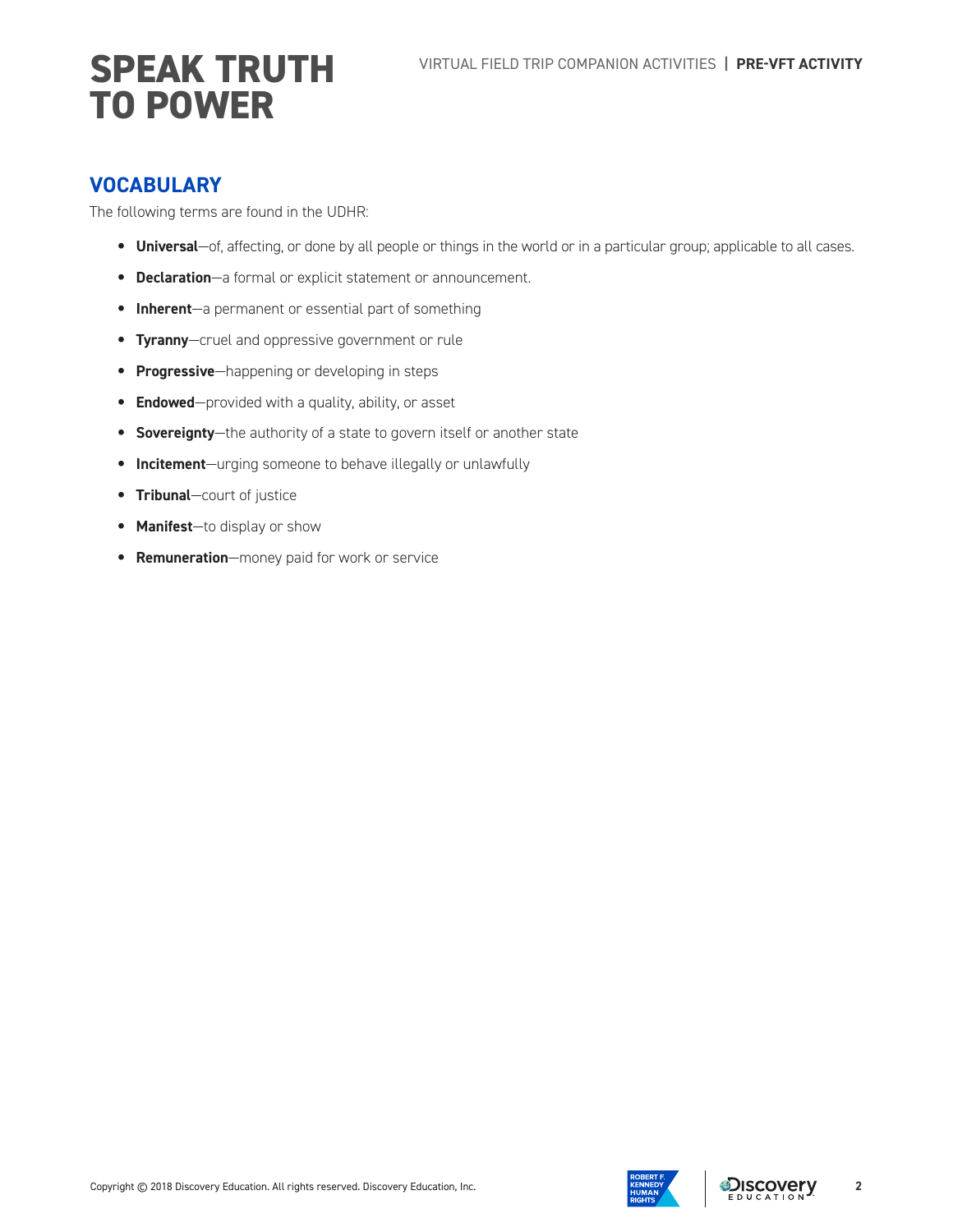#### **VIRTUAL FIELD TRIP COMPANION ACTIVITIES**

### **POST-VFT ACTIVITY OPTION #1**

#### **OVERVIEW**

Following the Virtual Field Trip (VFT), students discuss the impact of Robert Kennedy's work and examine the meaning, as well as the potential challenges and opportunities of speaking truth to power. Students then engage in a selfinterview in which they tackle the questions asked by Kerry Kennedy in the VFT.

Students use the discussion to identify classmates who are interested in the same human rights and social justice issues that interest them. They form groups to research what local individuals and/or organizations are doing to defend that right and plan how they will build on those efforts in their school and/or community.

Students will consider the following quote as they develop their local plans of action:

Where, after all, do universal human rights begin? In small places, close to home—so close and so small that they cannot be seen on any maps of the world. Yet they are the world of the individual person; the neighborhood he lives in; the school or college he attends; the factory, farm, or office where he works. Such are the places where every man, woman, and child seeks equal justice, equal opportunity, equal dignity without discrimination. Unless these rights have meaning there, they have little meaning anywhere. Without concerted citizen action to uphold them close to home, we shall look in vain for progress in the larger world.

—Eleanor Roosevelt, 10th anniversary of the UDHR

### **PROCEDURE**

- 1. Begin with a discussion, debriefing students on the VFT. Students discuss with their groups what they thought about the message and the messengers. What message stood out the most? Why? Which speaker moved you the most? Why?
- 2. Divide class into small groups of 3–4 students. Ask each group to talk about Robert Kennedy and how he helped promote human rights and social justice during his life. Discuss why it is important that he did so.

### **KEY LEARNING OBJECTIVES**

Students will be able to:

- Identify problems and issues related to human rights.
- Collaborate with peers to research local efforts to defend human rights.
- Identify ways they can support and enhance local efforts to defend human rights.

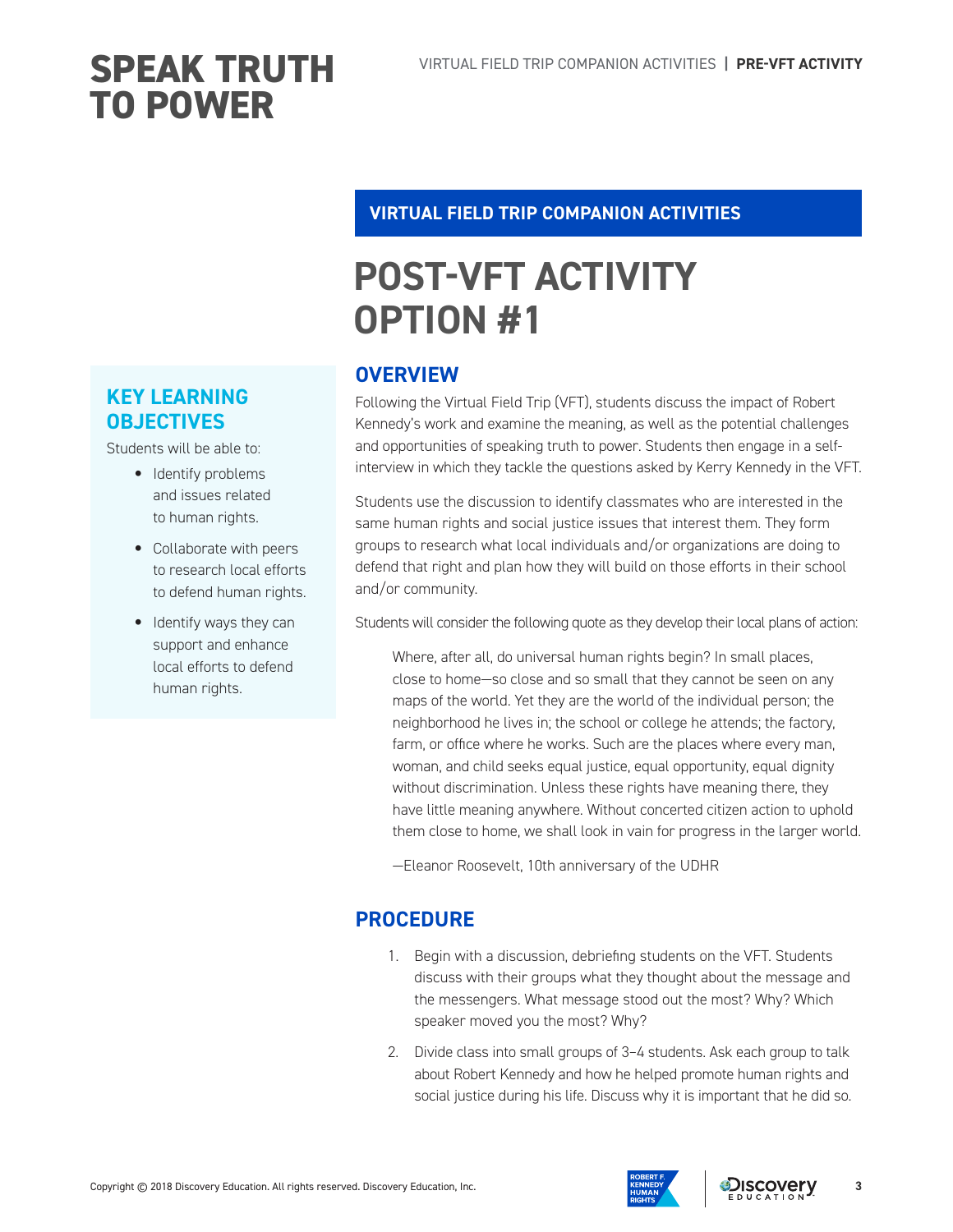- 3. Have each group also talk about what "speak truth to power" means and how Robert Kennedy embodied this message. Ask them to discuss:
	- What are the potential challenges of individuals speaking truth to power? Why do you think so? Can you think of any examples?
	- What are the potential opportunities of individuals speaking truth to power? Why do you think so? Can you think of any examples?
- 4. Students return to their seats and engage in a whole-class "self-interview" in which they respond to and discuss the questions asked by Kerry Kennedy in the VFT, including the following:
	- What are some of the human rights and social justice issues currently on your minds?
	- How do you see students taking action regarding human rights and social justice issues?
	- How can adults—teachers, parents, coaches, and role models—support young people who want to participate in human rights and social justice activism?
	- Do you have any examples of ways you've taken action in our school and community? What gives you hope for the future as you spend time with emerging leaders?
- 5. Tell students they are going to engage in a group project around the human rights issue they find most important or interesting. Students quietly reflect and choose a human rights issue to research. Students report out their selections. The teacher records the information on the board to help students identify potential partners.
- 6. Students choose 1–3 partners. Advise students to think about classmates who described interests, approaches, and philosophies similar to theirs during the class discussion.
- 7. Student groups conduct research on their UDHR topic and formulate a stance. Students summarize their stance in 1–3 sentences and support it using facts from their research. Next, they determine where this topic is an issue and what people in power might have the ability to help create change.
- 8. Students find individuals, groups, or organizations working in the local area to promote and defend that right. They develop an outline of the individual, group, or organization that includes the following information:
	- Names
	- Contact information
	- Purpose/Human rights issue(s)
	- Actions taken/Initiatives/Programs
	- Volunteer opportunities
- 9. Students develop a plan for becoming advocates for this organization and its work in the community. Some suggestions include:
	- Initiate a school or community fundraising and information activity
	- Start a letter-writing campaign
	- Volunteer with the organization
	- Start a petition

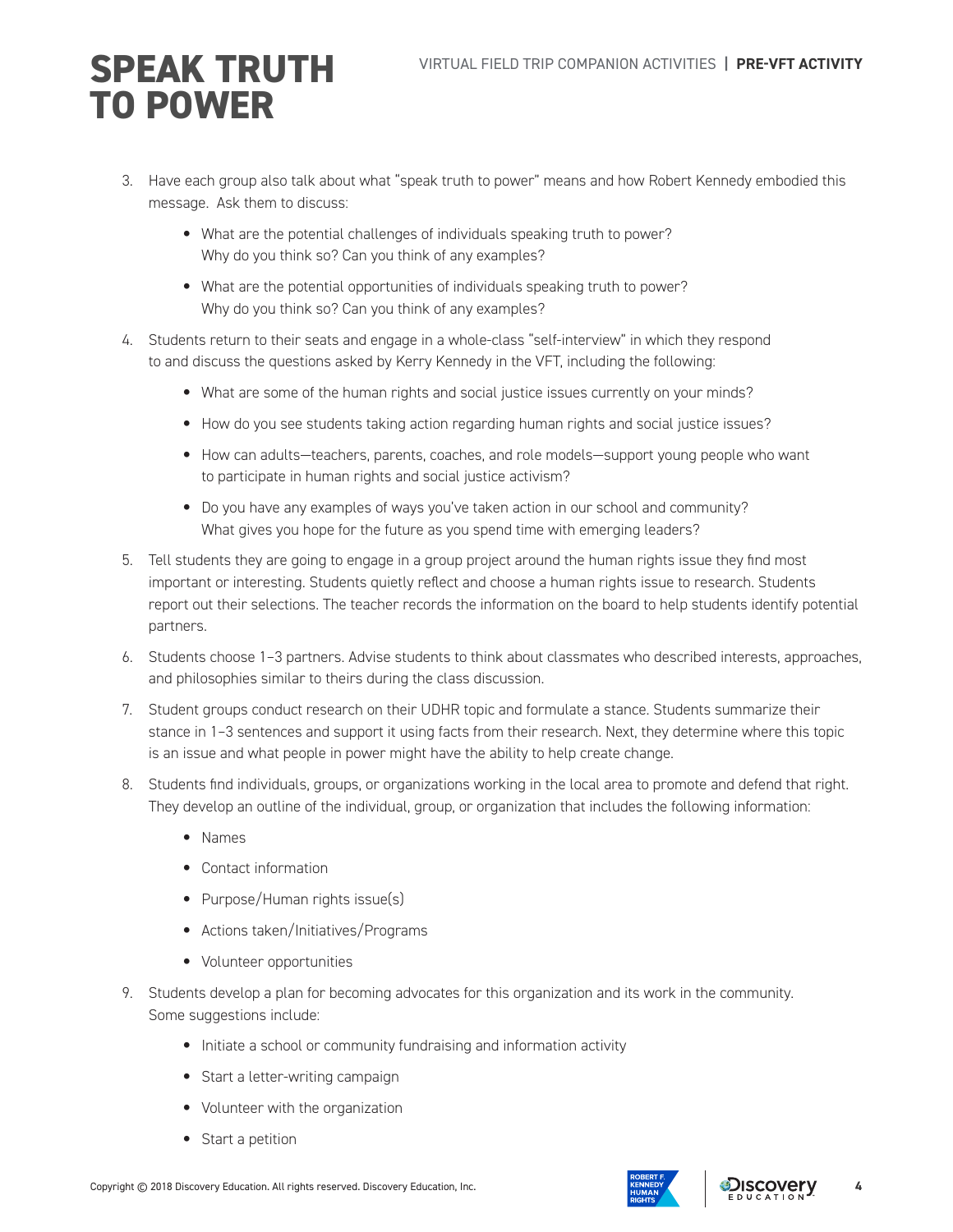- Design a poster that could be used to share information and encourage involvement
- Develop a short video public service announcement sharing the information
- 10. With school and guardian permission, have students implement their plans. Offer support and consider inviting local human rights activists to speak to students. Have students prepare questions and compare the approaches and results of each individual or organization.
- 11. Students evaluate the success of their efforts and decide how they will continue their work as defenders of human rights. Students consider strategies for promoting their initiative and inspiring peers to join them.

#### **VOCABULARY**

The following terms may be helpful for students in creating their plans:

- **Advocate**—a person who publicly supports or recommends a particular cause or policy
- **Activism**—the policy or action used to bring about political or social change
- **Social justice**—fairness in terms of economic and other opportunities and privileges in society

#### **STANDARDS**

#### National Standards

#### **College, Career & Civic Life C3 Framework for Social Studies Standards**

D1.5.9-12 Determine the kinds of sources that will be helpful in answering compelling and supporting questions, taking into consideration multiple points of view represented in the sources, the types of sources available, and the potential uses of the sources.

D2.Civ.10.9-12 Analyze the impact and the appropriate roles of personal interests and perspectives on the application of civic virtues, democratic principles, constitutional rights, and human rights.

D2.Civ.12.9-12 Analyze how people use and challenge local, state, national, and international laws to address a variety of public issues.

D2.Civ.14.9-12 Analyze historical, contemporary, and emerging means of changing societies, promoting the common good, and protecting rights.

D4.6.9-12. Use disciplinary and interdisciplinary lenses to understand the characteristics and causes of local, regional, and global problems; instances of such problems in multiple contexts; and challenges and opportunities faced by those trying to address these problems over time and place.

D4.7.9-12. Assess options for individual and collective action to address local, regional, and global problems by engaging in self-reflection, strategy identification, and complex causal reasoning.

#### **Common Core State Standards for English Language Arts**

RI.11-12.7 Integrate and evaluate multiple sources of information presented in different media or formats (e.g., visually, quantitatively) as well as in words in order to address a question or solve a problem.

W.11-12.2.B Develop the topic thoroughly by selecting the most significant and relevant facts, extended definitions, concrete details, quotations, or other information and examples appropriate to the audience's knowledge of the topic.



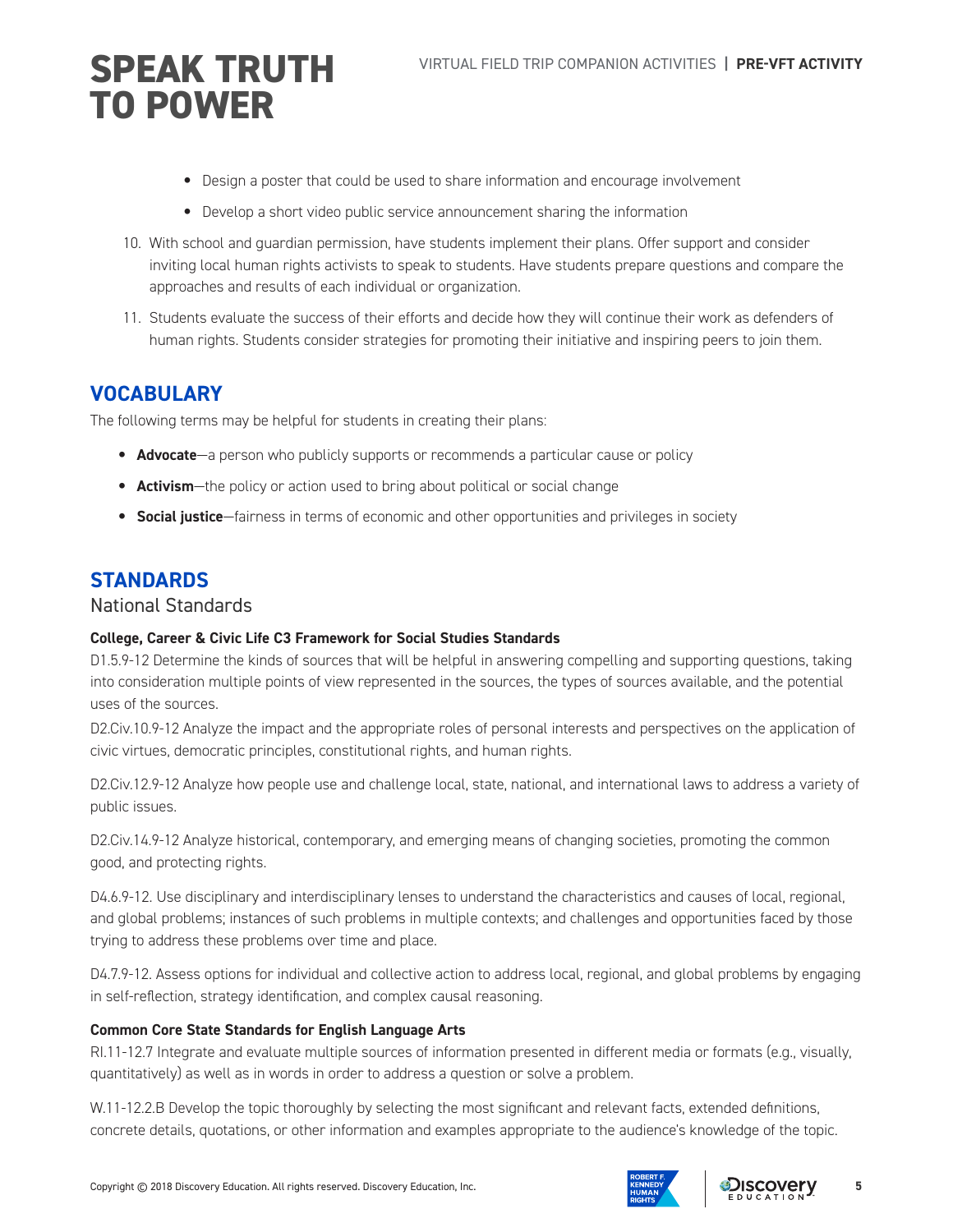W.11-12.7 Conduct short as well as more sustained research projects to answer a question (including a self-generated question) or solve a problem; narrow or broaden the inquiry when appropriate; synthesize multiple sources on the subject, demonstrating understanding of the subject under investigation.

SL.11-12.1 Initiate and participate effectively in a range of collaborative discussions (one-on-one, in groups, and teacherled) with diverse partners on grades 11–12 topics, texts, and issues, building on others' ideas and expressing their own clearly and persuasively.



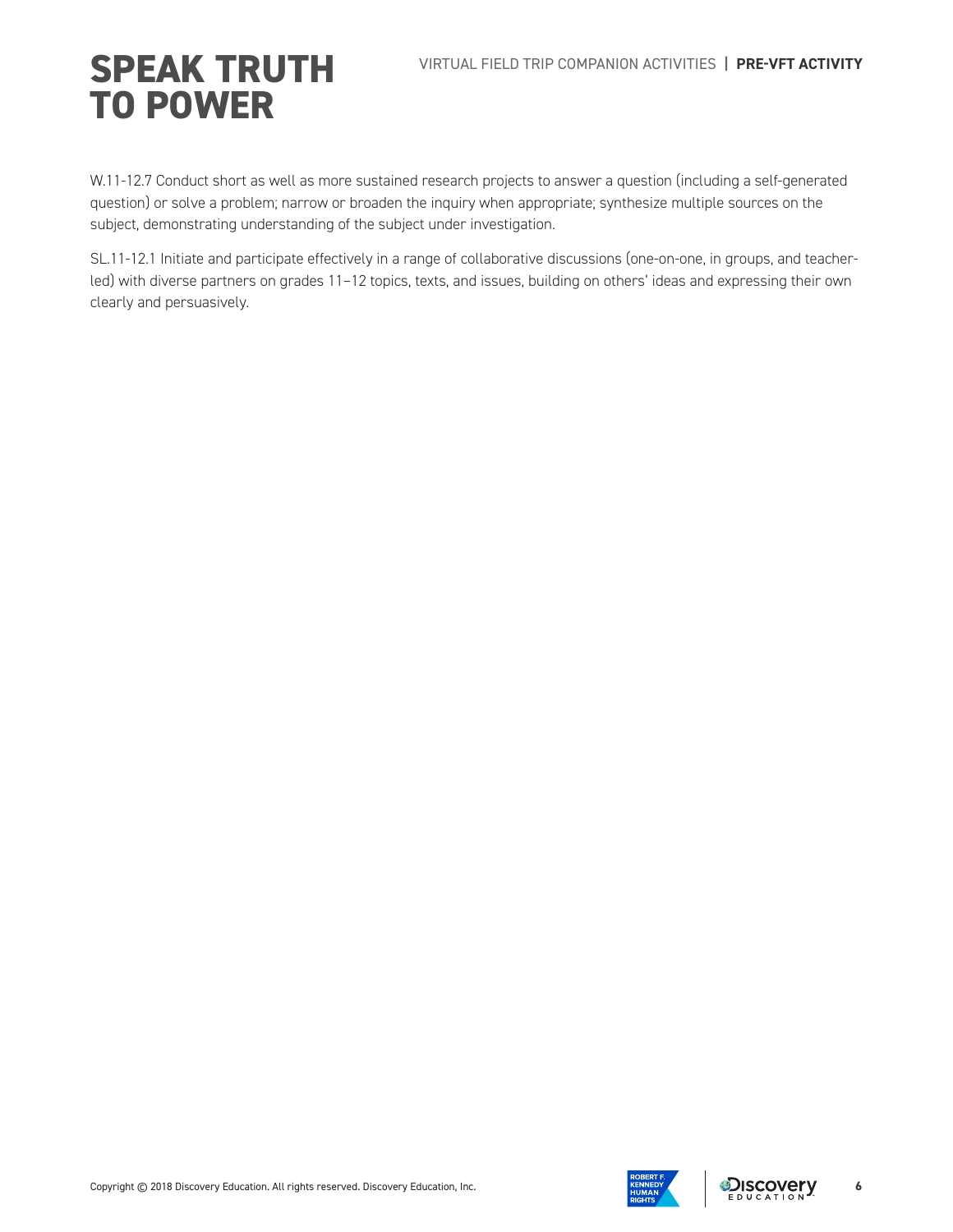#### **"TEEN-FRIENDLY" UNIVERSAL DECLARATION OF HUMAN RIGHTS**

**Directions:** Work with your team to create "teen-friendly" summaries of each Article. Record your work here.

| Preamble   |  |
|------------|--|
| Article 1  |  |
| Article 2  |  |
| Article 3  |  |
| Article 4  |  |
| Article 5  |  |
| Article 6  |  |
| Article 7  |  |
| Article 8  |  |
| Article 9  |  |
| Article 10 |  |
| Article 11 |  |
| Article 12 |  |
| Article 13 |  |
| Article 14 |  |
| Article 15 |  |